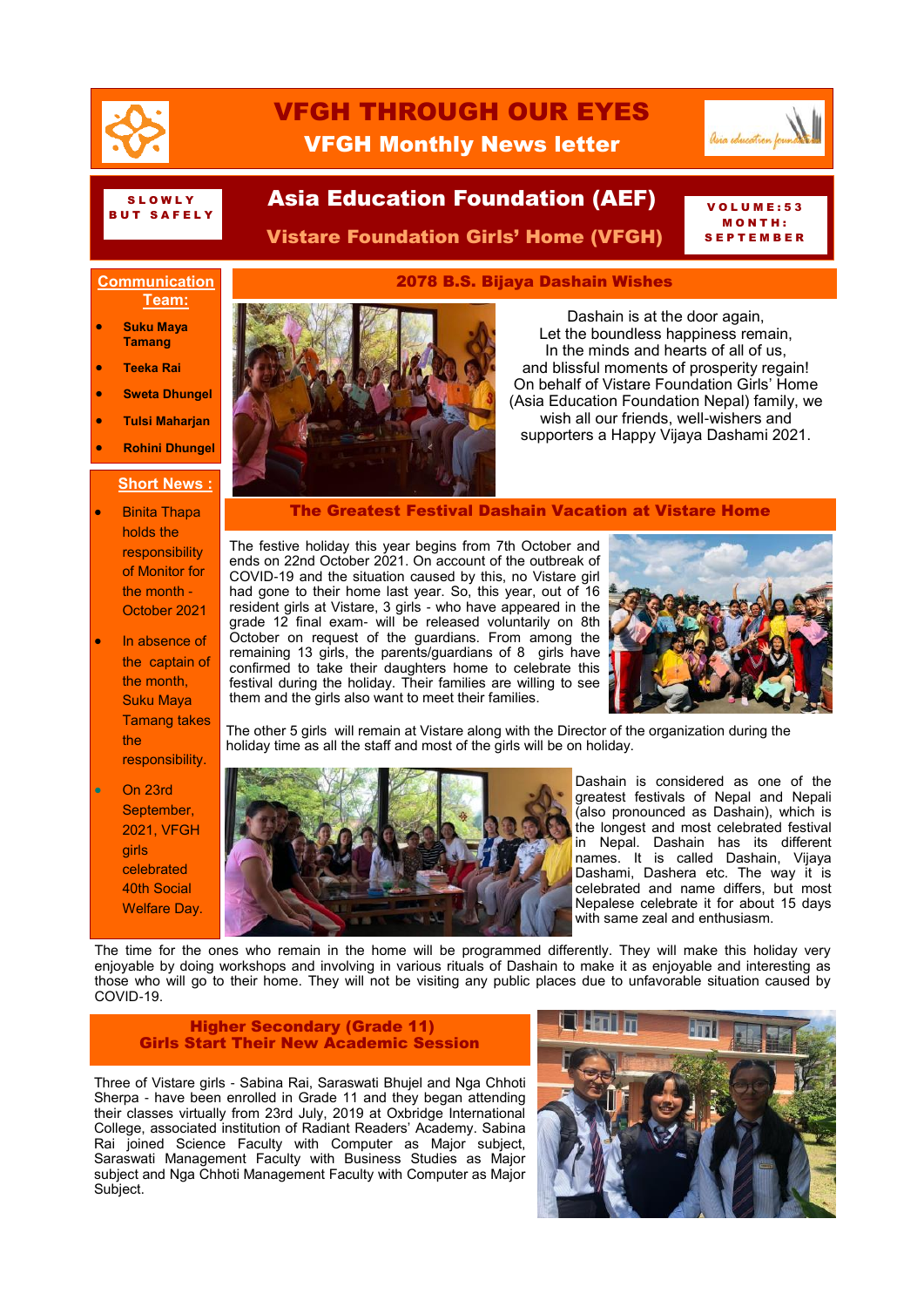#### Experience as the Monitor of September 2021 **PAGE: 2**

**Teeka Rai** : During the month, September 2021, I was appointed as the monitor. It was really a great opportunity for me. During the month, I learned a countless number of things that I had not known much about. I learned to manage time table. From such a big responsibility, I learned a lot. The first thing is to be responsible. It is all about being responsible about something that you're given or you've chosen to be. I was able to transform my dull confidence into enhanced one. It was such a good opportunity for me to hold any kind of authority. It filled me with beneficial thoughts and ideas about myself. It gave me a chance to boost my inner faith. I am very grateful to the Vistare Management Team for providing me golden opportunity to be responsible for such a respected position.





**Suku Maya Tamang:** In September 2021, I was selected as the monitor to look after all the girls. I still can't forget what an amazing and good chance I was given to upgrade my confidence into being me. It was such a fantastic chance that I was given. I would never forget it. Because it would be only time that I was given free chance to do everything right and wrong. Doing wrong is not a sin. It is an opportunity where you learn to realize your mistakes and not repeat it again. That was what I was able to figure out. Not only that, I also learned to manage time and be punctual in everything that I was supposed to be. I was never this happy in my life. It is the first time in this house that I was overwhelmed to hold my responsibility without any doubts in me. I am able to trust myself. Without Vistare Management Team giving me the opportunity, I wouldn't have been able to say such things about myself. I am only able because there is "Vistare Home".

#### In Charge of Good Saturday Program - September 2021 - Binita Thapa & Sabina Rai



We were the Good Saturday program In charge for the month of September 2021. Throughout the month, we had so much fun. We planned on run the program with the songs only. Therefore, all girls cooperated and sang for the whole month and the finalists were decided. Whole month, we did what we could do to make the program delightful. All the girls supported us and the program of the month ended victoriously. It was a great experience being an in charge. It was the very first time hosting the good Saturday program together and it was indelible.

The fourteen participants of the preliminary round (First week) of the program were absolutely competitive and did excellently singing a song of their choice. Ten participants were chosen for the next round to be conducted in the second week. The participants performed English songs and seven participants were successful to advance to the next round. In the third week, seven girls performed Nepali songs. Among them, five girls advanced to the Finale that was held in the Fourth week.



Rejina was voted as the Top Performer of the month September Good Saturday Program. She has shared her experience as below:



We would like to thank the Vistare management for providing such an incredible platform to improve ourselves. As said there is always space for improvement, in the coming days we will improve our shortcomings and show the best of ourselves.



Rejina Thapa Magar - Good Saturday Program Best Performer of the Month September 2021



It was all possible because of the constant support of the Vistare Management Team. Lastly, I would also like to thank all the sisters for their vote, support and love.

The month of September was the singing month. I really enjoyed the month because singing has always been one of my best activities to do. There were total four rounds. In the first round, I sang an English song "Free". Likewise, the second round was the Nepali singing round in which I performed a song "Timi Sanga". Similarly, in the third round I performed English Song "I wanna grow old with you". In the final round, I sang English song "Have we met before?" It was fun and also gained an experience. It helped me build my confidence and encouraged me to do more.

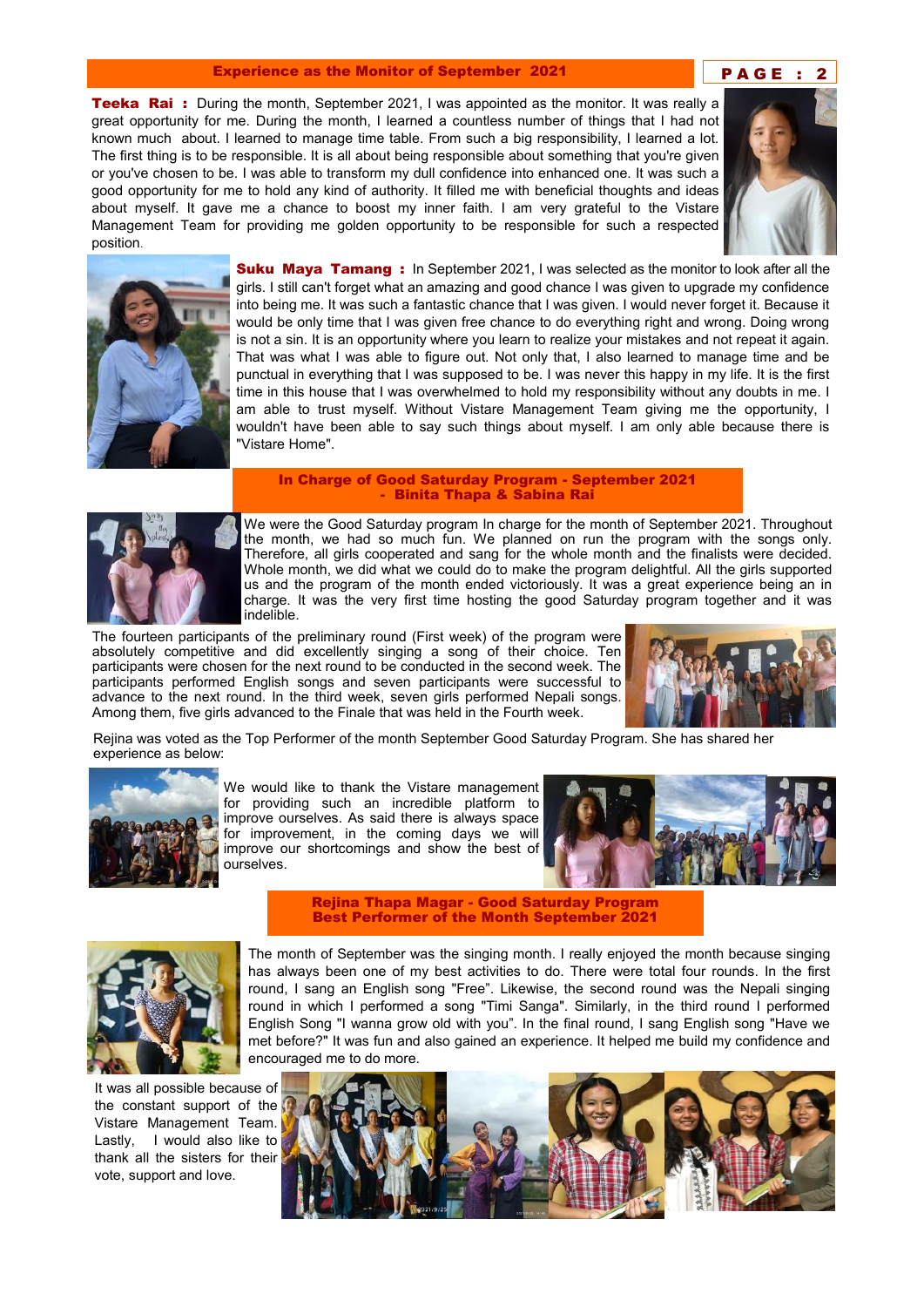

Rejina Thapa Magar - Best specific Duty Holder - September 2021- (Assembly Card Incharge )

In the month September, I held the responsibility of Assembly Card In charge. I learned a lot from the responsibility. The first thing that I learned is to be responsible for what you're chosen in. It led me to learn about the value of time. I learned to be punctual. Punctuality is the first thing that one should have after holding a certain responsibility. I was able to monitor the sisters during assembly and make the assembly line. Everything went well during the month. I was able to learn more about the responsibility. All my hearty thanks go to the Vistare Management Team. Without the presence of Vistare Management Team I would not have been able to show my dutifulness in the responsibility that I've ever wanted.

## Handicraft Workshop & Exhibition - September 2021



Handicraft is one of the activities to do self learning in the Vistare Foundation Girls' Home. Handicraft lesson refers to making the different beautiful stuffs each month. September was the month in which we had to reuse the plastic bottles. Girls In charge and all the girls did very well to complete the month by attending the handicraft class according to their week routine in the month of September 2021. The exhibition of the waste bottle crafts prepared by the girls in September was organized on 2nd October. Here are a few words of experiences shared by Handicraft In charge of September 2021.

Pema Yangji Sherpa - Handicraft In Charge of September 2021

On 2nd October 2021, handicraft exhibition of the month September, 2021 was held. On this day each and every girl prepared beautiful materials out of bottles that were not in use. They made a good use of bottles by making varieties of crafts. They exhibited their talent through art and craft in it. I guided all the girls in making the handicrafts. I also gave them some ideas and thoughts on what and how to make the crafts for the month. They were really co-operative and did the right things as per the time. I also made sure that no one had any problem during the session going on for handicraft time. I am very happy and thrilled that I did my best in my responsibility. I am very thankful to the Vistare Management Team for such a blissful opportunity.





#### Grade 10+2 completed Grade 12 Final Exam

The pandemic that began from China in the year 2019 and named as COVID-19 enveloped the entire world into its ill-fated grasp for considerably a long time. There isn't any sector that it has not unaffected. Education sector is probably the most affect one. The children were confined to home and were compelled to sit before the computer for online classes. The exams of college and university level saw their worst time due to the pandemic. Grade 12 board exam was scheduled to begin from 9th June 2021.

But due to adverse conditions caused by increasing number of COVID-19 cases, it was postponed to 24th July. However, unfortunately, it couldn't be conducted on the scheduled date on account of the same reason. Finally, after a long wait, the grade 12 students took exam on 15th September, 2021. VFGH girls Pema Yangji Sherpa, Kamireeta Sherapa, Chhamji Sherpa, Lhakpa Jangmu Sherpa and Suku Maya Tamang sat for the exam and completed successfully. They are waiting for the result which will be published very soon.

#### Physical Classes of all academic level begin

After a long sessions online in the schools and colleges, the government of Nepal has given the legal way out to resume all the activities in the sector of education. The lockdown has been withdrawn completely and the country is open for full-fledged run.

Schools and colleges have started to reopen. Six VFGH girls attend Oxbridge International College and one girl attend Man Mohan Memorial Institute of Health Sciences (MMIHS). Their classes resumed physically on 20th September. They attend their respective colleges being present in the class. Since the risk of the COVID-19 still exists, they have been instructed to follow the safety protocols while travelling to their colleges and attending the classes. They are equipped with safety equipment and also the vehicle of the organization in order to prevent contact with the people in the public transportation.

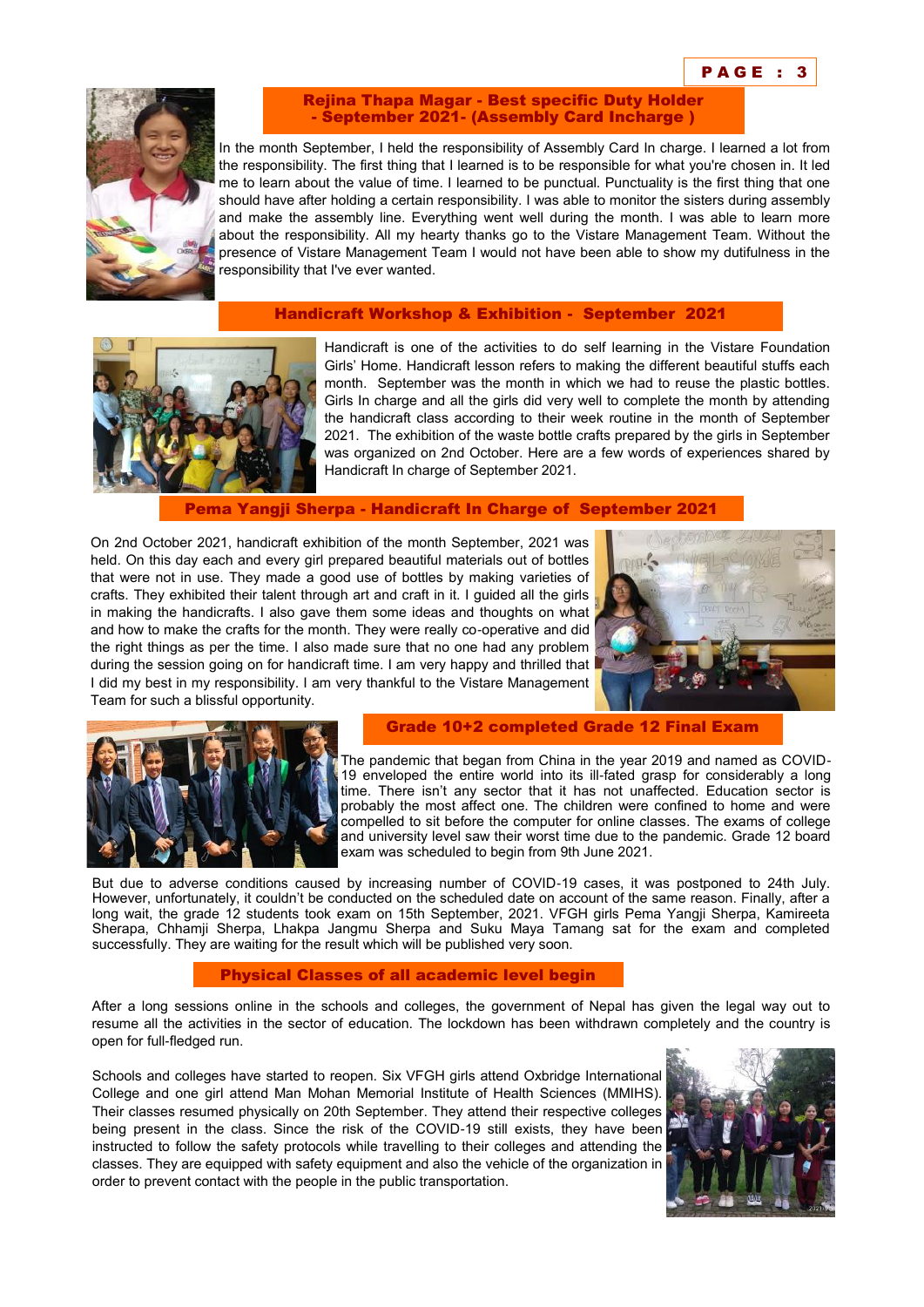## **Cultural, Religious and National Celebrations at Vistare in September 2021!**

P A G E : 3



**Father's Day-** It is celebrated worldwide to recognize the contribution that fathers and father figures make to the lives of their children. This year on 7th September, 2021 was Father's Day in Nepal. Many people make special efforts for their fathers. Vistare girls celebrated the father's day this year.

Some of them met their fathers, while others gave cards, flowers and other gifts. So, on this day, the girls gave a phone call to their fathers and wished them happiest father's day.



**Teej:** Teej program was organized in Vistare Foundation Girls' Home at Sanepa. Teej is the greatest festival of Nepali women. This year, it was on 9th September 2021 (24th Bhadra 2078 B.S.) according to the Nepali Calendar.



It is a Hindu festival celebrated by women in Nepal. This day is celebrated with songs, dances and prayers dedicated to the goddess Parvati, and her union with Shiva. Many married women undergo a fasting on this day to wish and pray for their husband's long life.



This day women have a party and dress in joyful red dresses and dance down the street in groups, to the sound of music. This year the situation of COVID 19 affected the celebration in groups, consequently, the Hindu women in Nepal remained in their homes and observed this festival.

**Rishi Panchami –** This is the final day of Teej Festival. On this day, the women wake up early in the morning and do some ritual activities. The seven sages of Hindu pantheon are worshiped by women in a belief that it will cleanse all sins of the previous year. They take a bath with the holy red mud and revered leaves of *Datiwan*. The bath signifies that women are forgiven from all the sins they have committed. After this, they sit in a semicircle while a priest sitting in the middle chants devotional prayers.



This year, the day was observed on 11th September. The VFGH girls were involved in the rituals to mark the day. This was essential as they got the opportunity to learn the essence of the festivals we Nepalese observe.



**Children's Day:** On 15th September, 2021, Nepal celebrates Bal Divas/Children's Day. As Vistare Foundation Girls' Home is aware that every child is a different kind of flower, and all together, make this world a beautiful garden, the Home also observed this day with celebration. The Vistare Girls had a surprise program from the management. The girls got opportunity to celebrate and cherish this day by showing their talents before their sisters. They seemed quite cheerful to have been surprised with Children's Day Cake, sweets, & special dinner.

**Constitution Day and National Day:** On 20th September,2021, Vistare Home celebrated the 6th Constitution Day and National Day of Nepal. VFGH family celebrated it all together at VFGH premises and wished all the entire Nepalese citizen a very Happy Constitution and National Day 2078 B.S. (2021 A.D.).



**Vishwakarma Puja -** Vishwakarma Jayanti is a day of celebration for Vishwakarma, a Hindu God, the divine architect. He is considered as Swayambhu(self-manifested) and creator of the world. He is believed to have constructed the holy city of Dwarka where Lord Krishna had ruled.





The credit of creating many fabulous weapons for the gods goes to the God Vishwakarma.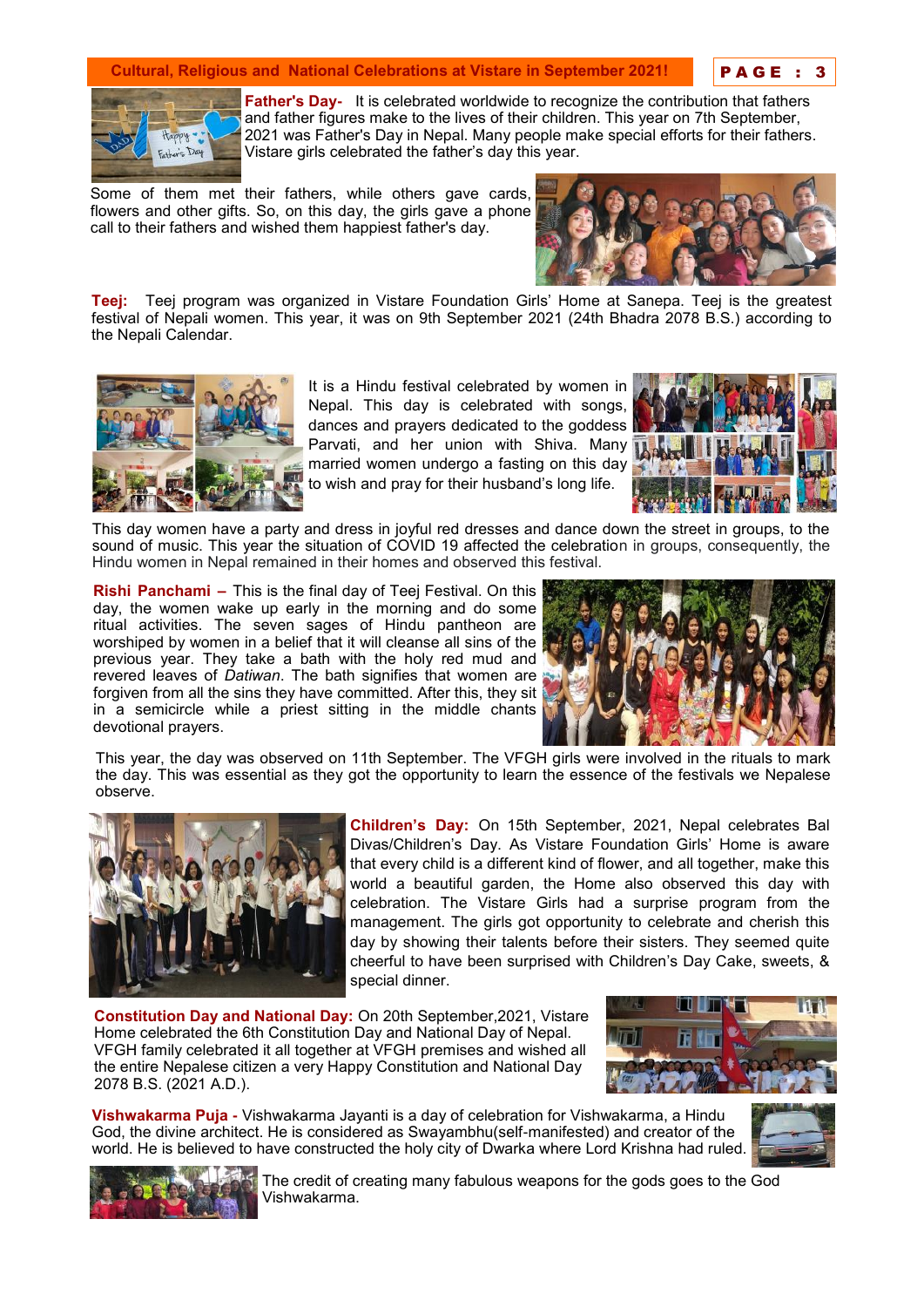

#### Best speech of September "The Best Day of My life" by Pema Mingdik Gurung

There is hardly any living being who has never gone through ups and downs in life. Life is never a bed of roses rather it is a flowing river. There comes waves and tides. But you should not let the waves hamper your journey towards a mesmerizing life. Life is full of incidents both good and bad. Some of them may be forgotten with time whereas other leave an everlasting imprint on the mind and remain firmly in the heart and spirit forever.

One feels delighted when fortune favors but one plunges into despair during misfortune. A wise man is neither overjoyed in prosperity nor takes adversity to heart. Throughout life, I have had many memorable events. The memorable times in my life vary from being the worst times and some being the best, either way they have become milestones that will be remembered forever. I have had many good days in my life. But the best day of my life was the day I met the soul of Vistare in the end of 2012 and the day I stepped into the compound of Vistare Home in the first week of 2013. The day I stepped in Vistare, it was about mid-day and all the sisters were having lunch. I could see the smiles and hand waves from far. I had mixed feelings. I was happy, sad, afraid and lonely. Therefore, it was a colorful day. This day is also the most important day of my life.





I regard myself as a lucky girl because I became a part of Vistare family and living in a gigantic house with cozy and warm beds, better and healthy foods, better education with the opportunity to be enrolled in an English medium school. There is so much difference between whom I was back then and who I am now. It is all because of the lucky day, I got chance to meet the godfather. I have learnt countless lessons either good or bad and not leave any stone unturned since that day. I learnt to dream big and nothing is impossible because where there is a will there is a way.

Therefore, the best day of my life is the day that gave me opportunity to meet the godfather and get introduced to Vistare home as a beneficiary. It has completely changed my life and it was like miracle.

### Drawing and its interpretation of September by Teeka Rai



The sketch alongside is representative of our society which is a male dominated society. Woman is being prisoned for she is not being born as son. Behind every successful man, there is woman. Success is not a possible thing to happen without the presence of woman. But still, why is it woman only who is kept in the darkness? There isn't any light given to her to be able to walk further in their life. They are being ceased to walk away from the coop like birdcage. People are unknown about how suffocating it is to just stay inside where there is only darkness.



Everyone is born free and equal. But the thing that keeps running on our mind is why are the women only there being tortured, ill-treated and abused?. It is just not fair. We are born free and equal which means treating the genders free and equal, too. No one is to be judged. Let the fate be the one and only thing to decide about the judgment of a human.